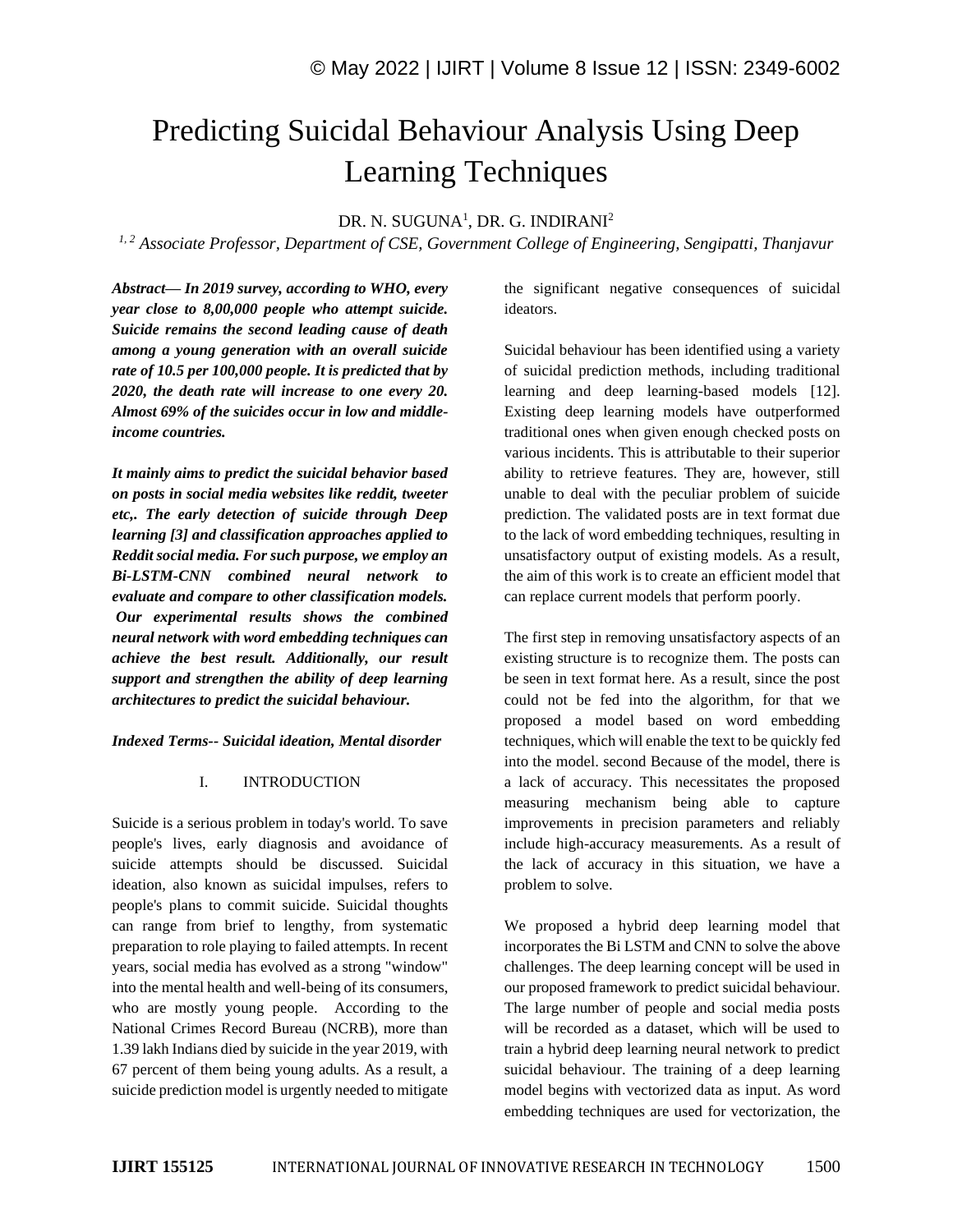model will continue to learn on its own and achieve the best possible outcome, which will improve in accuracy over time.

To our knowledge, we are the first to propose suicidal behaviour analysis prediction using a deep learning model based on a hybrid technique. We suggested a word embedding technique to predict suicidal behaviour.

The proposed word embedding strategies, such as glove and word2vector, translate text into vector format, which is then fed into our proposed combined deep learning model.

CNN and Bi LSTM are combined in our suggested hybrid model. This model is a general system for detecting suicidal behaviour.

The results show that the proposed hybrid model outperforms the conventional model in predicting suicidal behaviour. The model in this paper is focused on online and offline posts related to suicide ideation accessed from the Reddit API.

The remainder of the article is laid out as follows: Section 2 summaries the relevant literature analysis, Section 3 introduces the specifics of the proposed system, Section 4 presents experimental findings, and Section 5 concludes the report.

# II. RELATED WORKS

Here primarily work concentrates on the following two topics: traditional methods and hybrid neural networks.

There are many tasks related to suicidal ideation prediction, such as clinical methods i.e., patientclinician interaction and medical signal sensing; textual content analysis, such as lexicon-based filtering and word cloud visualization; feature engineering, including tabular, textual and affective features; and deep learning-based representation learning, such as CNN and LSTM-based text encoders [13].

Another Research focuses on identifying suicidal ideation and different kinds of mental disorders for early warning. Specifically, both user-level and postlevel detection are considered to improve risk identification performance, An attentive RNN model is proposed with text representation and two sets of risk indicators encoded, I.e., lexicon-based sentimental state and latent topics within posts.

In the existing study, the algorithm is used to score online and offline tweets relating to suicidal ideation that were obtained using the Twitter API. They separated Emoticons and Synonyms features and used the n-grams model, which is a combination of Unigram, Bigram, and Trigram with half breed term comparison. Using machine learning algorithms, this model uses casual points to predict the sincerity of the messages.

Medical approaches, such as questionnaire-based methods, take longer and require more manpower. The most popular machine learning algorithms were used, but their accuracy was poor when compared to other techniques. Deep learning algorithms drew the attention of a small number of researchers. The impact of a hybrid model based on a deep learning algorithm is very limited. To address these issues, introduced a hybrid deep learning model is introduced with a word embedding textual function extractor. The performance of our proposed model is also compared to other current models. CNN has the advantage of attribute extraction, which is ideal for complex processing, and is the most commonly used deep learning model for text characterization tasks. Bi-LSTM can store information from past and future information sources for an extended period of time, making them more suitable for modeling sequential data. The integration of CNN and Bi- LSTM's functionality is an outstanding solution for suicidal ideation prediction.

# III. METHODOLOGIES

In this section, first how to integrate the three components of the proposed model is described: the word embedding techniques, the suicidal ideation predictor, and the comparative evaluation. This section also has a detailed algorithm flow.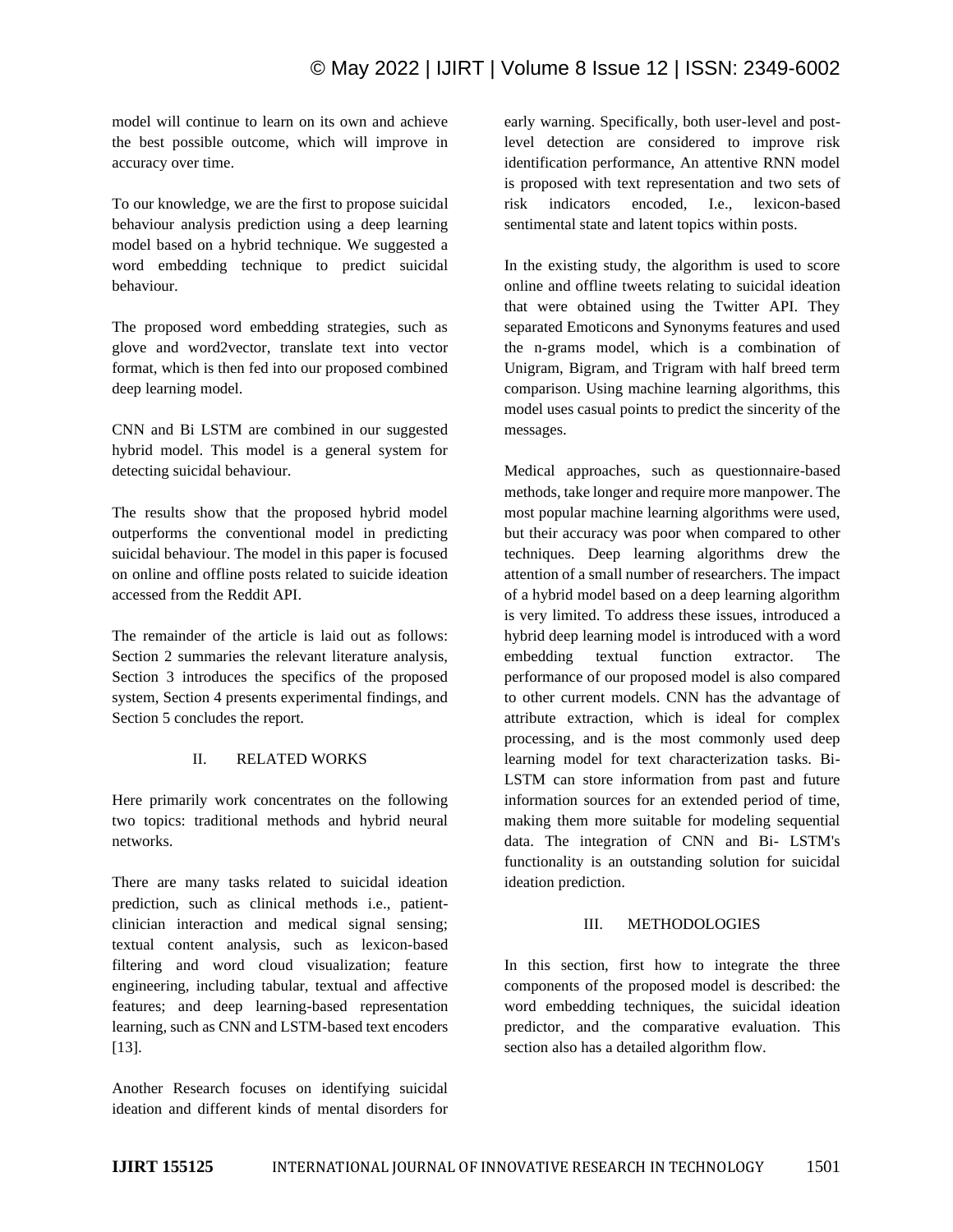

Fig 1. Various Components of the proposed model

### 3.1 Model Overview

Our model' aims to learn transferable and discriminable function representations for predicting suicidal ideation. In order to achieve this, the proposed hybrid model integrates three major components: the word embedding techniques, the suicidal ideation predictor, and the comparative evaluation. First and foremost, since social media messages often contain information in several formats, (e.g., textual post and special characters), the word embedding method incorporates both textual and special characters before converting them into vectors to accommodate various types of inputs. The textual and special character feature representations are combined to form the final hybrid model feature after they have been learned. Both of them of the suicidal ideation predictor and the word embedding techniques are built on the pinnacle of the hybrid paradigm.

## 3.2 Word embedding textual feature Extractor

In natural language processing, word embedding refers to a set of language modeling and function learning techniques. Words from the language appear to translate onto a specific vector space of real numbers in a low-dimensional space by using word embedding techniques [16]. The techniques used are Word2Vector and Glove.

## 3.2.1 Word2Vector:

Shallow neural network architecture is a simple feed forward neural network with one hidden layer. There are two approaches: • Skip Gram • CBOW (Continuous Back Of Words), Skip Gram Learn the Neighbor word based on the Focus word. CBOW Learn the Focus word based on the Neighbor word. Example: Sentence = "Apple is a sweet fruit"

Context window =  $2$ , Focus Word = 'a'

|                                     | $Input = [Apple, is, sweet, fruit]$ |
|-------------------------------------|-------------------------------------|
|                                     |                                     |
| Skip gram $\Rightarrow$ Input = [a] | Output                              |
| $=$ [Apple, is, sweet, fruit]       |                                     |
|                                     |                                     |

## 3.2.2 Glove

Using global data, determine the association between terms. Glove used Co-occurrence with global statistics. Matrix of Co-Occurrence: How many times do those word pairs appear together?

Example:"I play cricket, I love cricket , I love

|          | Play | Love | <b>Football</b> | П   | <b>Cricket</b> |  |  |  |
|----------|------|------|-----------------|-----|----------------|--|--|--|
| Play     | 0.0  | 0.0  | 0.0             | 1.0 | 1.0            |  |  |  |
| Love     | 0.0  | 0.0  | 1.0             | 2.0 | 1.0            |  |  |  |
| Football | 0.0  | 1.0  | 0.0             | 0.0 | 0.0            |  |  |  |
|          | 1.0  | 2.0  | 0.0             | 0.0 | 0.0            |  |  |  |
| Cricket  | 0.0  | 1.0  | 0.0             | 0.0 | 0.0<br>-1      |  |  |  |

Example of co-occurrence matrix

### 3.3 Deep learning models

It's a form of machine learning inspired by the human brain's structure. This system is known as a Neural Network in DL (made up of layers of neurons). Between the input and output layers, there are other layers. Each layer reaches a decision, and the final layer makes the final decision.

## 3.3.1 CNN

It's a kind of feed forward neural network. Go better for photographs or data that looks like a picture. It is similar to the basic neural network. CNN also have learnable parameter like neural network i.e, weights, biases etc. Convolution, Normalization, Pooling, Fully connected NN/any classifiers are the building blocks of CNN.

Convolution: Purpose is to extract features from the input

Input (signal)  $\rightarrow$  image (always square image) [n\*n] Filter (kernel)  $\rightarrow$  Detector (it has a pattern & move over to the  $i/p \implies$  (mostly use odd no of filters) [f<sup>\*f]</sup>] Output  $\rightarrow$  convolved feature [n-f+1]

Pooling (optional): Generally, pooling means elements grouped by similarities. Resize the matrix size.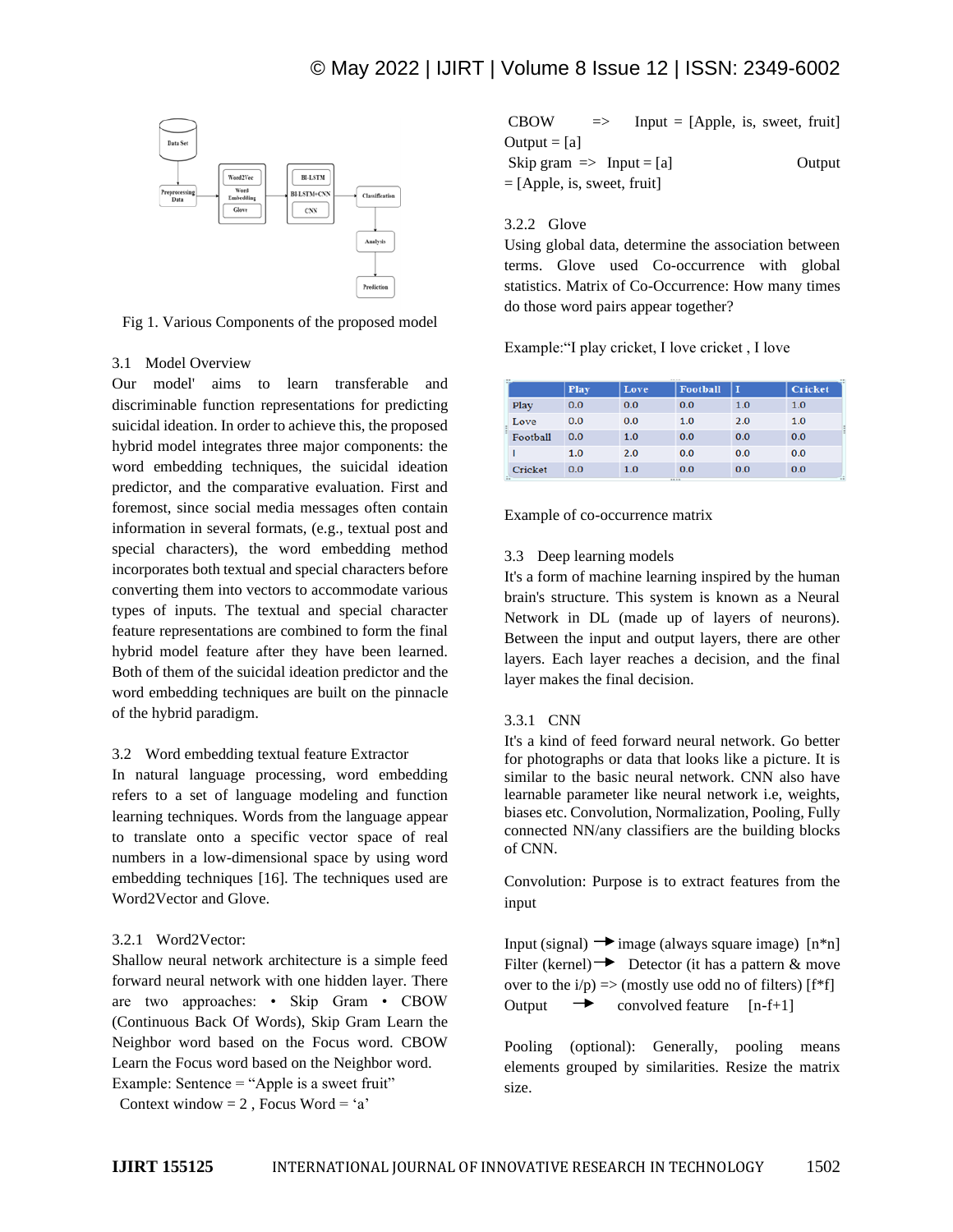| $\rightarrow$<br>Input (signal) | Output of the convolution |
|---------------------------------|---------------------------|
| operation                       |                           |
| Pooling window size             | [f*f]                     |
| Output<br>$\rightarrow$         | resized matrix $[n-f+1]$  |

#### 3.3.2 Bi-LSTM

The LSTM memory network is a recurrent neural network that can learn order dependency in a sequence problem. The LSTM cell will process data in a sequential manner while keeping it secret. The LSTM[10] predicts based on past memories. As a result, we travel to Bi-LSTM. It is a hybrid of Long Short-Term Memory (LSTM) and Bi-directional Recurrent Networks (BiRNN), a type of Recurrent Neural Network (RNN) used to process sequences and time series data. The advantages of LSTM in the form of storage in cell memory and Bi-RNN with access information from context before and after make Bi-LSTM. It causes the Bi-LSTM to have the advantage of LSTM with feedback for the next layer. However, on the other hand, Bi-LSTM can also handle data with dependence on long range. The forward function of Bi-LSTM with inputs of L units and H as the number of hidden units is calculated by the Equation 1 and 2:

$$
a_h^t = \sum_{l=1}^L x_l^t w_{lh} + \sum_{h'=1, t>0}^H b_{h'}^{t-1} w_{h'h} \qquad (1)
$$
  

$$
b_h^t = \,^{\circ}{}_{h}(a_h^t) \qquad (2)
$$

where  $\{x^t\}$  is a sequence input,  $a_h^t$  is the network input to LSTM of unit  $h$  at time  $t$ , the activation function of h at time t is symbolized by  $b_h^t$ . w<sub>lh</sub> is the weight of the input l towards h.w $h$ 'h is the weight of the hidden unit h towards t he hidden unit  $h'$ .  $\Theta_h$  is an activation function of the hidden unit of  $h$ . While the backward calculation of Bi-LSTM described by the Equation of 3 and 4.

$$
\frac{\partial}{\partial w_{hk}} = \sum_{t=1}^{T} \frac{\partial}{\partial a_h^t} b_h^t
$$
\n
$$
\frac{\partial}{\partial \dot{a}_h^t} = \Theta_h \left( \frac{1}{d_h} \left( \sum_{k=1}^{K} \frac{\partial}{\partial a_h^t} W_{hk} + \sum_{j=1}^{H} \frac{\partial}{\partial a_h^{t+1}} W_{hj} \right) \right)
$$
\n(3)

3.3.3 Loss function

o

When working n a Machine Learning or a Deep

Learning Problem, loss/cost functions are used to optimize the model during training. The objective is almost always to minimize the loss function. The lower the loss the better the model. Cross-Entropy loss is a most important cost function. It is used to optimize classification models. Cross-Entropy Loss Function: Also known as loss, log loss, or logistic loss. Each forecast class probability is compared to the real class desired outcome, which is either 0 or 1, and a score/loss is computed that penalises the probability depending on how much it deviates from the actual expected result.The penalty is logarithmic, yielding a large score for large differences approaching 1 and a minimal score for small differences approaching 0.When changing model weights during testing, crossentropy loss is used. The aim is to reduce the loss as much as possible; the less the loss, the better the model. The cross-entropy loss of a perfect model is zero.

$$
L_{CE} = -\sum_{i=1}^{n} t_i \Big( \log(p_i) \Big) \text{ for n classes (5)}
$$

where  $t_i$  is the truth label and  $p_i$  is the Softmax probability for the i<sup>th</sup> class.

#### IV. EXPERIMENTS

In this part, the social media datasets used in the studies are introduced then cutting-edge suicidal ideation prediction methods are presented and finally the success of the proposed model is reviewed.

## 4.1 Datasets

To equally test the efficiency of the proposed model, are conducted tests on social network datasets obtained from Reddit, and dataset information are included accordingly.

#### Reddit Dataset

The reddit dataset comes from zenodo.org which is used to forecast suicidal behaviour. This dataset is divided into three sections namely User, Post, and Label. Here Post as the instruction set and Label as the evaluation set. The Reddit dataset contains text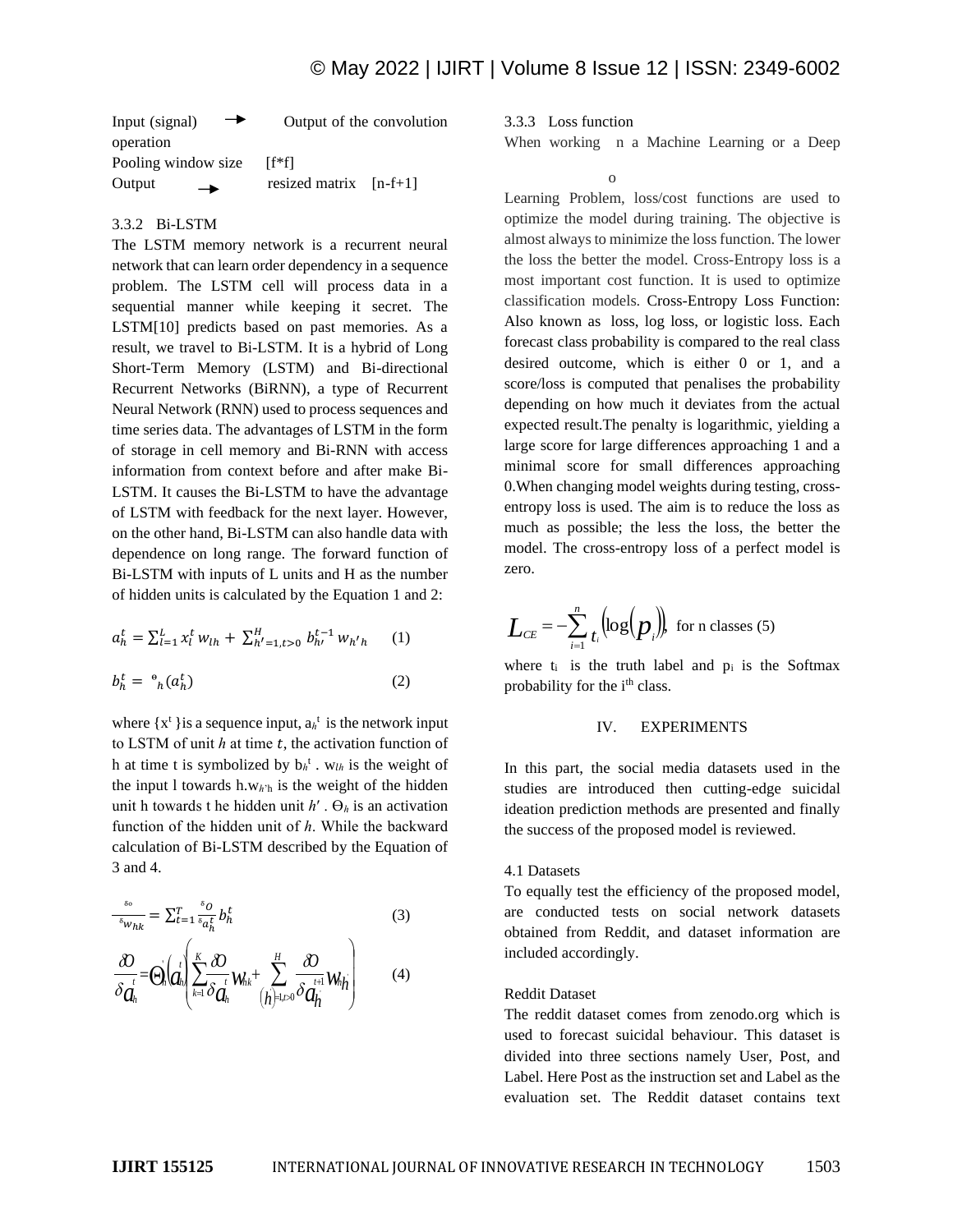material as well as additional social background information in the form of messages. In this paper, concentrates on predicting suicidal behavior using textual material. So here posts are deleted that lack textual detail.

| Methods         | Posts |
|-----------------|-------|
| <b>Ideation</b> | 171   |
| Supportive      | 108   |
| Indicator       | 99    |
| <b>Behavior</b> | 77    |
| Attempt         | 45    |

Table 1: Relation between methods And posts

#### 4.2 Experimental settings

Here the distributed Glove representation are used for words to extract textual features. Posts in the Raddit dataset that were not vectors, are converted into vectors to keep the data coherent. Here the Glove model is trained unsupervisedly on the testing dataset with a dimension size of 50.

The textual encoder is made up of Glove and Word2Vecs and has a dimension scale of 50. The suicidal ideation indicator has two entirely linked layers of CNN and Bi-LSTM with 64 and 32 layers, respectively. In our experiment, the vectorized data of 235 samples is used to train our model, and the remaining 157 samples are used as test data.

In order to train the whole network, we use a batch size of 128 instances. The model is conditioned for 45 epochs As non-linear activation functions, the Relu and Sigmoid functions are used to avoid over fitting are applied, binary\_cross entropy to our model's weights

| Word<br><b>Embeddings</b> | Classifier                          | Accuracy  | <b>Precision</b> | Recall   | <b>F1 Score</b> |
|---------------------------|-------------------------------------|-----------|------------------|----------|-----------------|
| Machine                   | <b>SVM</b>                          | 0.594936  | 0.333333         | 0.333333 | 0.333333        |
| Learning                  | Log_Reg                             | 0.541401  | 0.204081         | 0.232558 | 0.217391        |
|                           | Naïve Bayes                         | 0.673333  | 0.400000         | 0.130435 | 0.196721        |
|                           | <b>KNN</b>                          | 0.700000  | 0.142857         | 0.025000 | 0.042553        |
| Word 2 Vec                | <b>RNN</b>                          | 0.702413  | 0.700000         | 0.060810 | 0.112000        |
|                           | <b>LSTM</b>                         | 0.713137  | 1.000000         | 0.069565 | 0.721739        |
|                           | <b>Bi-LSTM</b>                      | 0.865952  | 0.821782         | 0.721739 | 0.112000        |
|                           | CNN                                 | 0.694370  | 1.000000         | 363800.0 | 0.017241        |
| Glove                     | <b>RNN</b>                          | 0.714286  | 0.777778         | 0.114754 | 0.200000        |
|                           | <b>LSTM</b>                         | 0.709184  | 0.700000         | 0.114754 | 0.197183        |
|                           | <b>Bi-LSTM</b>                      | 0.821429  | 0.696970         | 0.754098 | 0.724409        |
|                           | <b>CNN</b>                          | 0.7066633 | 1.000000         | 0.057377 | 0.108527        |
| Word2Vec                  | <b>Hybrid</b><br>(Bi-LSTM &<br>CNN) | 0.857143  | 0.761905         | 0.786885 | 0.774194        |
| Glove                     | <b>Hybrid</b><br>(Bi-LSTM &<br>CNN) | 0.844504  | 0.728000         | 0.791304 | 0.758333        |

Table 2: Prediction Table

## V. RESULTS AND ANALYSIS

The experiment resulted in a hybrid model of CNN and Bi-LSTM. Machine Learning Approaches can be used to compare performance. The estimation of Hybrid model would be higher than the other approaches

|                                | $\overline{H}$ $\overline{h}$ $\cdot$ $\overline{e}$ $\cdot$ $\overline{e}$ |                                     |                           |            |                                                                |                      |                 |                  |            | CHAT-1 Protect liew] - Exal Unicersed Poduct |   |   |          |              | Spin        | ε | đ |   |
|--------------------------------|-----------------------------------------------------------------------------|-------------------------------------|---------------------------|------------|----------------------------------------------------------------|----------------------|-----------------|------------------|------------|----------------------------------------------|---|---|----------|--------------|-------------|---|---|---|
|                                | R                                                                           |                                     |                           |            | Replayed Formula: Dda Review View Help Q Tellmewhatyouwanttode |                      |                 |                  |            |                                              |   |   |          |              |             |   |   |   |
|                                | $\cdot$ : $\times$ $\vee$ $\frac{1}{2}$<br>436                              |                                     |                           |            |                                                                |                      |                 |                  |            |                                              |   |   |          |              |             |   |   |   |
|                                |                                                                             |                                     |                           |            |                                                                |                      |                 |                  |            |                                              |   |   |          |              |             |   |   |   |
|                                |                                                                             | B                                   |                           |            |                                                                |                      |                 |                  |            | $C$ 0 E F 6 B 1 J K L                        | M | N | $\theta$ | $\mathbb{R}$ | $\mathbb Q$ | R |   | × |
|                                | 2 Clasher                                                                   | Accuracy Precision Recall FLScore   |                           |            |                                                                |                      |                 |                  |            |                                              |   |   |          |              |             |   |   |   |
|                                | 3.5M                                                                        | 0.594936 0.333333 0.333333 0.333333 |                           |            |                                                                |                      |                 |                  |            |                                              |   |   |          |              |             |   |   |   |
|                                | 4 Log Reg                                                                   |                                     |                           |            | 0.541401 0.204081 0.202558 0.217991                            |                      |                 |                  |            |                                              |   |   |          |              |             |   |   |   |
|                                |                                                                             | 1,57333                             |                           |            | 04 018985 019672                                               |                      |                 |                  |            | ACCURACY MATRIX ON MLAND DL                  |   |   |          |              |             |   |   |   |
|                                | 5 Nave Bayes<br>6 <sub>1</sub>                                              |                                     | 0.7 0.142857              |            | 0.025 0.04253                                                  |                      |                 |                  |            |                                              |   |   |          |              |             |   |   |   |
|                                | 7 RW with Worldvec                                                          | 0.7043                              |                           | 0.7 0.0600 | 0.02                                                           |                      |                 |                  |            | <b>CLASSIFIERS</b>                           |   |   |          |              |             |   |   |   |
|                                | 8 STM with WorlDies                                                         | 073137                              |                           |            | 1 00856 07175                                                  |                      |                 |                  |            |                                              |   |   |          |              |             |   |   |   |
|                                | 9 B-LSTM with Worldwer                                                      |                                     | 0.86562 0.821762 0.721759 |            | 0.112                                                          | 껇<br>12              |                 |                  |            |                                              |   |   |          |              |             |   |   |   |
|                                | 10 CM with WordVec                                                          | 1887                                |                           |            | 1 000896 000720                                                | <b>SSIFIE</b><br>I,  |                 |                  |            |                                              |   |   |          |              |             |   |   |   |
|                                | 11 RW with Slove                                                            |                                     | 0.754296 0.77778 0.114754 |            | $\mathfrak{a}$                                                 | $\bar{u}$            |                 |                  |            |                                              |   |   |          |              |             |   |   |   |
|                                | 12 STM with Glove                                                           | 0.78184                             |                           |            | 07 0114754 015718                                              | $\frac{15}{25}$<br>u |                 |                  |            |                                              |   |   |          |              |             |   |   |   |
|                                | 13 B-LSTM with Glove                                                        |                                     |                           |            | 0.8 0.8697 0.75499 0.72449                                     | $\mathfrak{r}$       |                 |                  |            |                                              |   |   |          |              |             |   |   |   |
|                                | 14 CW with Slove                                                            | 0.706633                            |                           |            | 1 0057977 0.108527                                             |                      |                 |                  |            |                                              |   |   |          |              |             |   |   |   |
|                                |                                                                             |                                     |                           |            |                                                                |                      | $\hat{\vec{c}}$ | لي طبيع<br>موسيع |            | $\eta \mu \bar{\eta} \bar{\eta}$             |   |   |          |              |             |   |   |   |
|                                |                                                                             |                                     |                           |            |                                                                |                      |                 |                  |            |                                              |   |   |          |              |             |   |   |   |
|                                |                                                                             |                                     |                           |            |                                                                |                      |                 |                  |            |                                              |   |   |          |              |             |   |   |   |
|                                |                                                                             |                                     |                           |            |                                                                |                      |                 |                  |            |                                              |   |   |          |              |             |   |   |   |
| Ŋ                              |                                                                             |                                     |                           |            |                                                                |                      |                 |                  |            |                                              |   |   |          |              |             |   |   |   |
|                                |                                                                             |                                     |                           |            |                                                                |                      |                 |                  | PRIDICTION |                                              |   |   |          |              |             |   |   |   |
|                                |                                                                             |                                     |                           |            |                                                                |                      |                 |                  |            |                                              |   |   |          |              |             |   |   |   |
|                                |                                                                             |                                     |                           |            |                                                                |                      |                 |                  |            |                                              |   |   |          |              |             |   |   |   |
|                                |                                                                             |                                     |                           |            |                                                                |                      |                 |                  |            | alcony ahelie allest affibre                 |   |   |          |              |             |   |   |   |
|                                |                                                                             |                                     |                           |            |                                                                |                      |                 |                  |            |                                              |   |   |          |              |             |   |   |   |
|                                |                                                                             |                                     |                           |            |                                                                |                      |                 |                  |            |                                              |   |   |          |              |             |   |   |   |
| <b>CI BK DK B2 D3 B3 D3 B3</b> |                                                                             |                                     |                           |            |                                                                |                      |                 |                  |            |                                              |   |   |          |              |             |   |   |   |
|                                |                                                                             |                                     |                           |            |                                                                |                      |                 |                  |            |                                              |   |   |          |              |             |   |   |   |
| ū                              |                                                                             |                                     |                           |            |                                                                |                      |                 |                  |            |                                              |   |   |          |              |             |   |   | v |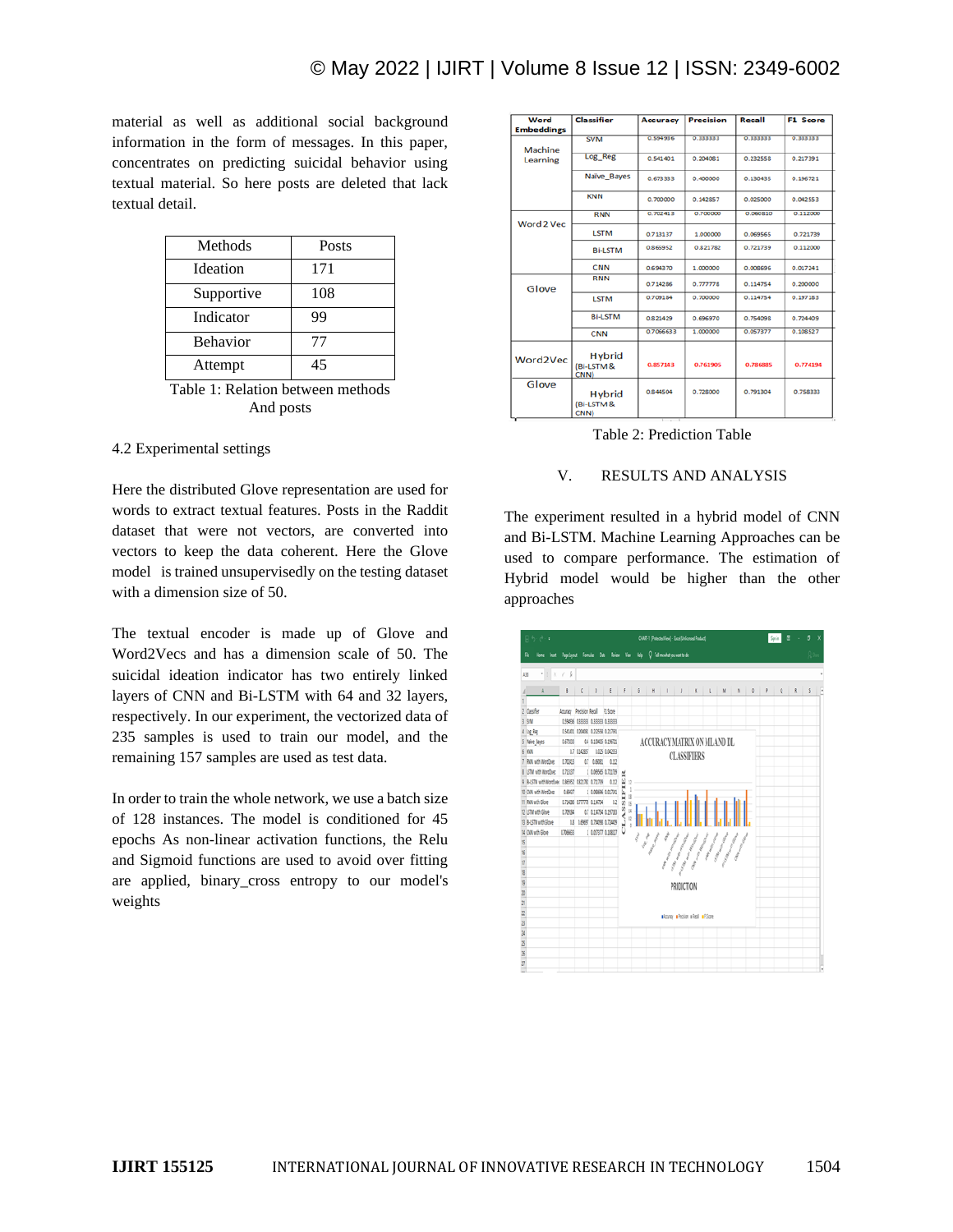

#### **CONCLUSION**

Suicidal ideation and mental health detection, aiming to automatically distinguish early-stage mental disorders and severe suicidality. In this paper, we proposed a novel hybrid deep learning models that incorporates the Bi LSTM and CNN for predicting suicidal behavior. Reddit Dataset to provide a more accurate classification on suicide risk levels and suicidal ideation. The system will be trained using Reddit data set in which we have 500 Reddit user posts with Labels were present in the dataset. Parts of the vectorised data are sent to the CNN while the other part is sent to the Bi-LSTM layer and their outputs after going through the internal representations of both the deep learning methods are concatenated and sent to the dense layer where relu ,sigmoid activation function is applied and the user is classified as either a suicide behavior or not suicide behavior. The model will be trained using the hybrid Neural Network Model while the error function to be adopted will be the Binary Cross Entropy Loss Function. Our experimental results shows the combined neural network with word embedding techniques can achieve the best performance on these four metrics with 0.85713 and 0.7613 improvement in terms of accuracy and precision respectively. Additionally, our result support and strengthen the ability of deep learning architectures to predict the suicidal behaviour.

### **REFERENCES**

- [1] David Delgado-Gomez, Hilario Blasco-Fontecilla, Federico Sukno, Maria Socorro Ramos-Plasencia, and Enrique Baca-Garcia. Suicide attempters classification: Toward predictive models of suicidal behavior. Neurocomputing, 92:3–8, 2012.
- [2] Umashanthi Pavalanathan and Munmun De Choudhury. Identity management and mental health discourse in social media. In WWW, pages 315–321. ACM, 2015.
- [3] Hong-Han Shuai, Chih-Ya Shen, De-Nian Yang, Yi-Feng Lan, Wang-Chien Lee, Philip S Yu, and Ming-Syan Chen. Mining online social data for detecting social network mental disorders. In WWW, pages 275–285, 2016.
- [4] David Raposo, Adam Santoro, David Barrett, Razvan Pascanu, Timothy Lillicrap, and Peter Battaglia. Discovering objects and their relations from entangled scene representations. arXiv preprint arXiv:1702.05068, 2017.
- [5] Verena Venek, Stefan Scherer, Louis-Philippe Morency, John Pestian, et al. Adolescent suicidal risk assessment in clinician-patient interaction. IEEE Transactions on Affective Computing, 8(2):204–215, 2017.
- [6] Adrian Benton, Margaret Mitchell, and Dirk Hovy. Multi-task learning for mental health using social media text. In EACL. ACL, 2017.
- [7] Glen Copper smith, Ryan Leary,Patrick Crutchely, Alex Fine,"Natural Language Processing Of Social Media As Screening For Suicide Risk",SAGE,20jun 2018.
- [8] AliciaL.Nobies,JeffreyJ.Glenn,Kamran Kowsari, BethanyA.Teachman, LauraE.Barnes,"Identification Of Imminent Suicide Risk Among Young Adults using Text Message",Proc SIGCHI Conf Hum Factor ComputSys",April 2018.
- [9] G. Kassen, A. Kudaibergenova, A. Mukasheva, D. Yertargynkyzy, and K. Moldassan, "Behavioral risk factors for suicide among adolescent schoolchildren," Elementary Education Online, vol. 19, no. 1, pp. 66–77, 2019.